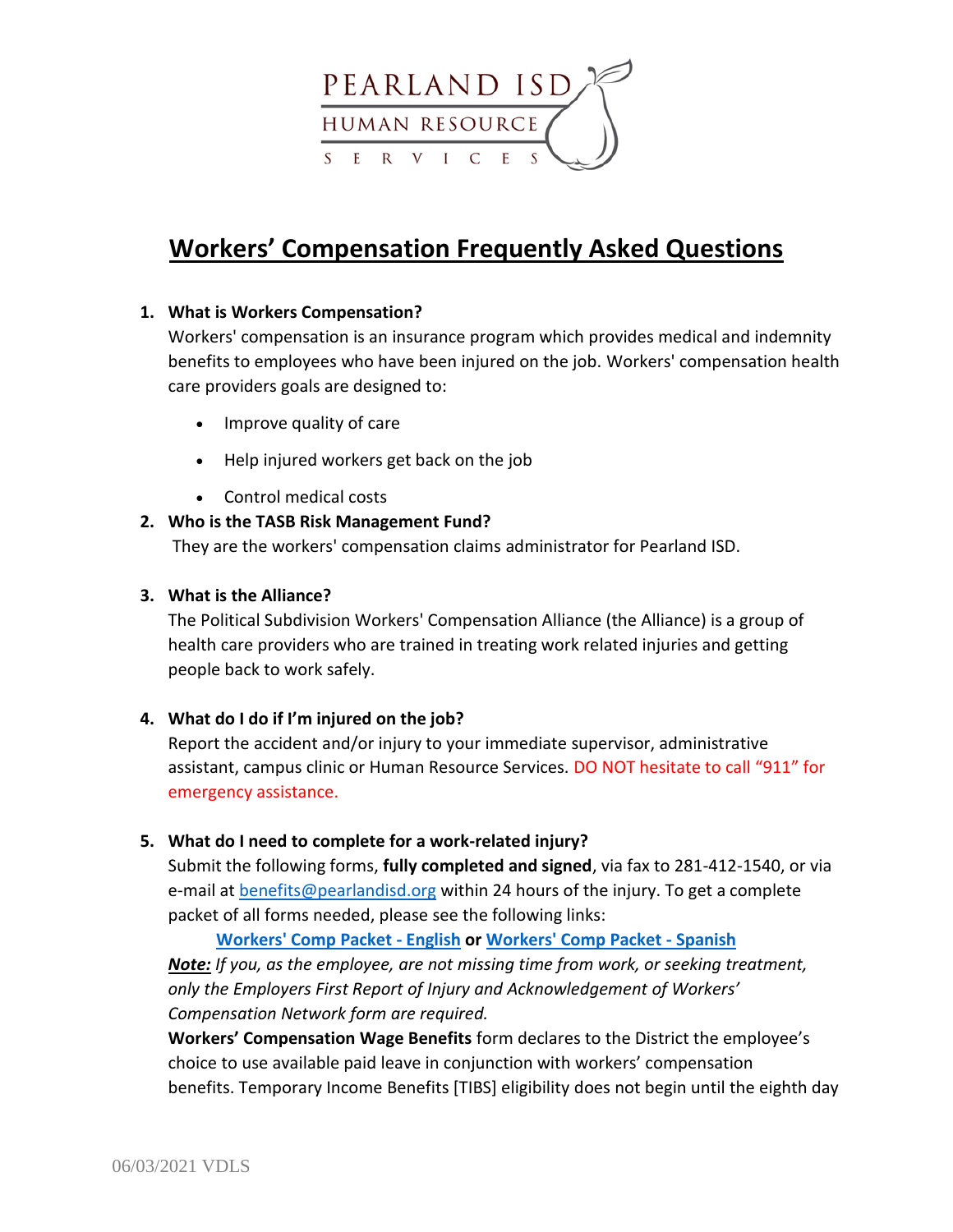

of absence. **Failure to submit this form will result in the use of any and all available leave including earned vacation.**

The injured employee **must** receive the "Injured Worker Rights and Responsibilities" information, which is located on the Pearland ISD website.

The Accident Investigation Report form must be filled out after an accident. Please make sure this form is filled out in its entirety as this will help determine what action/preventive measure should be taken**.**

**6. Where do I go find an Alliance provider for Worker's Comp?**

To seek treatment from a network provider. [Click here to find a network provider.](https://www.pswca.org/find-a-provider.html)

## **7. What clinic should I go to?**

You can find an Alliance primary care physician by clicking this link. <https://www.pswca.org/find-a-provider.html> You must present a Verification of Employment for a reported WC injury.

## **8. Can I go to my own physician?**

You must choose an Alliance primary care physician.

## **9. Can I switch doctor if I don't agree with the first doctor?**

The adjuster must be notified. Under Workers' Compensation, an employee can switch doctor one time to another Alliance provider.

# **10. If I don't plan on seeking medical treatment, do I still need to report thr injury and complete the workers' comp packet?**

Yes, you will need to complete the First Report of Injury to report a record only claim.

# **11. What do I do when I am ready to go back to work after Workers' Comp? FOLLOW-UP PROCEDURES:**

- It is the responsibility of the injured employee to call his/her supervisor each week to report work status. Following each health care provider appointment, the injured employee must provide proof of the office visit to the Human Resource Services office, in person.
- The Human Resource Services office will notify the Department/Campus of any changes in the employee's work status (additional loss of time, termination or resignation) *via email or phone* **the day that the change occurs.**
- If the employee seeks treatment, or misses 1 day, they must have a *"Return to Work Notice" issued by Human Resource Services before they can go back to work.*